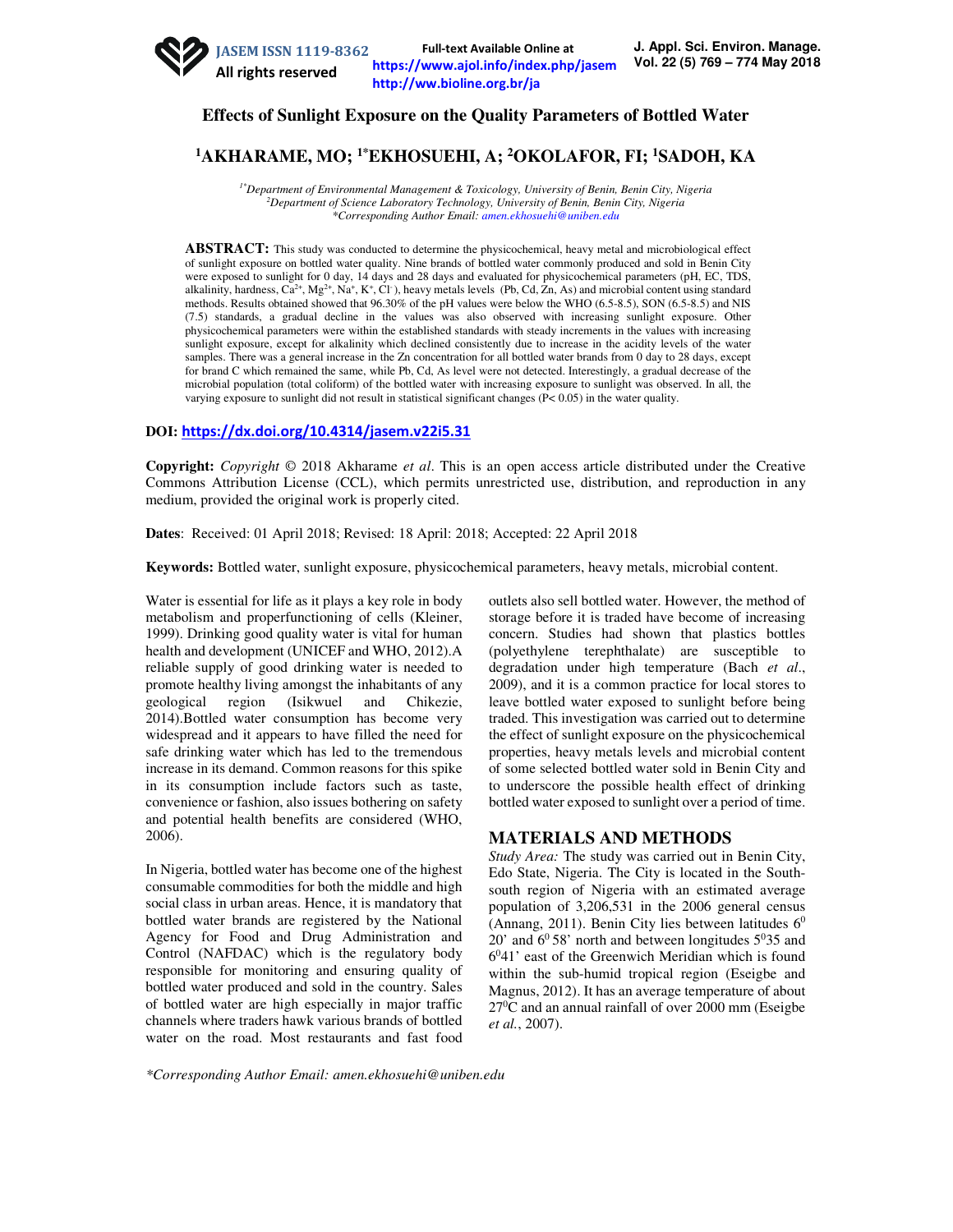*Sampling and analysis:* Nine bottled water brands produced and sold in Benin City and environs were selected for this study. The bottled water were collected directly from production factories and subjected to 0,14 and 28 days exposure to sunlight. The water samples were exposed to 9 h sunlight per day between the hours of 8am to 5pm. The physicochemical properties, heavy metals levels and microbial content of the first sets of samples were analyzed immediately after collection (control), while others were analyzed after exposure to sunlight for 14 days and 28 days, respectively. The physicochemical parameters investigated in this study were pH, EC, TDS, alkalinity, hardness,  $Ca^{2+}$ ,  $Mg^{2+}$ ,  $Na^{+}$ ,  $K^{+}$ , and Cl<sup>-</sup> , while the heavy metals were Pb, Cd, As and Zn. Also, microbial assessment of the bottled water samples was investigated with the increasing sunlight exposure.

*Microbiological Assessment*: Sampled bottled water were serially diluted (2 folds) using 9 ml of sterile distilled water against 1mlof the sample. Thereafter, 19 ml of already prepared MacConkey and nutrient agar was poured into each of the petri-dishes and gently swirled so that the medium was evenly distributed in the petri dishes. The nutrient agar plates and MacConkey agar were both incubated at 35<sup>0</sup>C for 24 h. The colonies of the nutrient agar and MacConkey agar plates were counted and expressed as colony forming units per ml (cfuml<sup>-1</sup>). Pure cultures of isolates were further obtained for characterization and identification according to standard procedures.

The results were described according to Bergeys' manual of determinative bacteriology (Breed *et al*., 1962). The colonial features of the fungal colonies were elucidated along with the morphological features of the fungi using compound microscope. The investigation of the morphological structures of fungi was done after being placed in lactophenol and cotton blue covered with cover slip. The fungal types were analyzed for each sampling exercise. The species were identified on the basis of micro and macro morphology and reverse and surface colouration of colonies grown on the Sabouraud dextrose agar media. The fungal isolates were identified using the methods described by Barnett and Hunter (1998).

*Determination of heavy metals and physicochemical parameters of water samples:* The atomic absorption spectrophotometry method was used for the rapid determination of heavy metals which included lead (Pb), Cadmium (Cd), Arsenic (As) and Zinc (Zn) in the bottled water samples. Samples were not pretreated before analysis. The water samples were analyzed for their various metallic contents using Atomic Absorption Spectrophotometer, Unican 929 AA spectrometer (APHA 1998).

The AAS was also used to evaluate the levels of Na<sup>+</sup> and K<sup>+</sup> . The pH, TDS and EC were determined using Adwa multi-parameter meter (model AD8000) following standard procedures, while total hardness,  $Mg^{2+}$  and  $Ca^{2+}$  were measured by EDTA titrimetric method (APHA 1998). Alkalinity was determined by titrimetric method with methyl orange indicator. Nitrate and chlorine contents were analyzed using a spectrophotometer (HACH DR 3900 model).

*Statistical analysis:* Data was analyzed using SPSS statistical package and result presented in means of duplicate determinations.

#### **RESULTS AND DISCUSSION**

Total heterotrophic microbial counts of bottled water exposed to sunlight at 0, 14 and 28 days revealed bacteria counts  $1.0 \times 10^2$  to  $9.0 \times 10^2$  cfu/ml, coliform counts 2.0 x  $10^3$  to 8.0 x  $10^3$ cfu/ml and fungi counts  $1.0 \times 10^2$  to  $5.0 \times 10^1$  cfu/ml (Table 1). The result of total heterotrophic bacteria count showed a reduction in counts from 0 to 28 days exposure; coliform counts were recorded in few locations such as A, C, E, G and I. Total heterotrophic fungi count also showed slight decrease in counts from 0 to 28 days exposure. This result may be attributed to effect of solar energy in the decongestion/sterilization of microbial population of water (Dessie *et al*., 2014). Leclerc and Moreau (2002) reported that bottled water may contain high bacteria count as a result of natural biological process mainly from multiplication of these bacteria that were present in low number in the water source or from unhygienic bottling processes or equipment as opined by Georgieva and Dimitrova (2016). High heterotrophic bacteria plate counts are often directly linked to the effectiveness of water treatment processes (WHO, 2003). The result of this study, correlates with Lonnen *et al*. (2005), who recorded solar disinfection and solar photocatalytic disinfection, achieved at least a 4log unit reduction in viability against fungi species in drinking water. Meguiga (2009) posited that the counts for all tested microorganisms in water samples when exposed to sunlight decrease during storage period.

*Staphylococcus aureus, Staphylococcus epidermidis, Azotobacter sp, Pseudomonas sp*., Yeast, *Penicillium italicum*, *Penicillium oxalicum*, *Mucor* sp and *Cladosporium* sp were isolated from the water samples. Coliforms were not isolated asno growth was observed after exposure to sunlight. The results of microbial species isolated here, is in agreement with the study of Obiri *et al*. (2003), who reported that the coliforms die-off range was between 43-91% after 6hrs in sunlight and 51-100% after 48hours at room temperature

*AKHARAME, MO; EKHOSUEHI, A; OKOLAFOR, FI; SADOH, KA*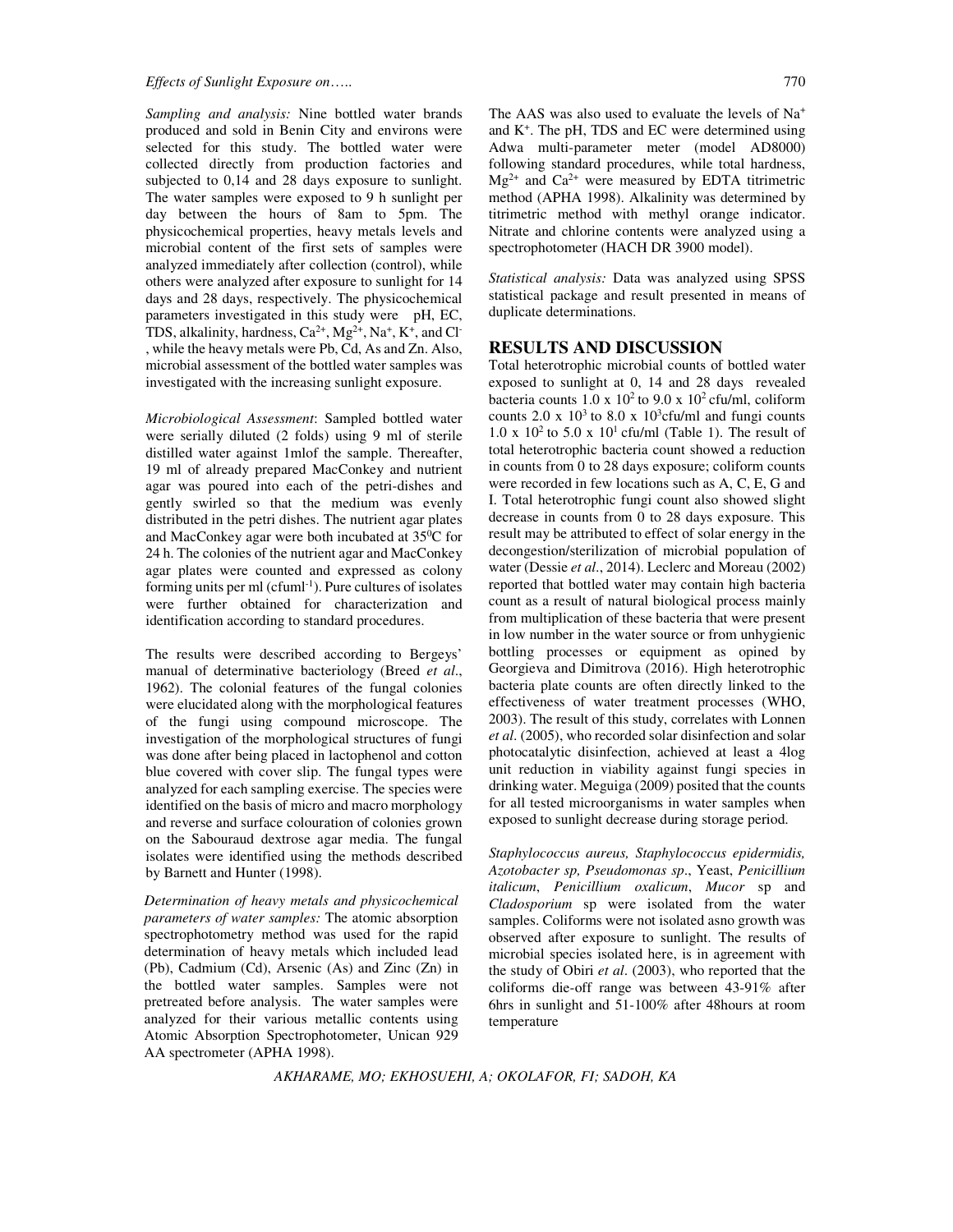The physicochemical properties of the plastic bottled water after sunlightexposure are presented in Table 2, 3 and 4. The pH value of water samples ranged from 4.8 to 6.5 (zero day exposure), 4.7 to 6.3 (14 days exposure) and 4.7 to 6.2 (28 days exposure). The trend showed that the pH of the water samples decreased gradually with increasing exposure to sunlight. Generally, the pH levelsrecorded did not meet the standard limit for drinking water (6.5 to 8.5) by WHO, SON and NIS, except for sample A on day zero. Water pH is majorly influenced by geology of catchment area and buffering capacityof water (Muhammad *et al*., 2011).Several documented researches report thatthe pH level of the underground water in Benin City is slightly acidic and was attributed to the geological formation and processes of the aquifer (Ezeigbo, 1988; Yasele and Idiata, 2012). This could be the cause of the low pH value of the water samples as the bottled water producersmay have failed to correct this defect. Total dissolved solids is a term used to describe the inorganic salt and small amount of organic matter present in water such as calcium,magnesium, sodium, potassium cation, and in addition carbonate, chloride, bicarbonate, sulfate, and nitrate (WHO, 1996;WHO, 2004). There was significant incrementin TDS values from 0 day to 14 days and 28 days exposure to sunlight. The TDS values range from  $(5 - 122 \text{ mg/l})$ for zero day,  $(7.5 - 141 \text{ mg/l})$  for 14 days and  $(5.5 -$ 139 mg/l). The result of the TDS is in line with several reported investigations (Muhammad *et al*., 2011;

Toma, 2009; Tahir, 2010), and the values were within the standard limit set by WHO, SON and NIS.

The Electrical Conductivity (EC) of the bottled water exposed to sunlight showed significant increase for all samples, ranging from  $(10 - 242 \text{ ms/cm})$  for 0 day exposure, (16 - 284 ms/cm) for 14 days exposure and (17 - 291 ms/cm) for 28 days exposure. This increase in EC may be occasioned by prolonged exposure to sunlight overtime, as the trend obtained was similar to the result obtained by Janan *et al.* (2013) and Muhammad *et al*. (2011) under similar conditions. The increase in EC and TDS which are interrelated also correlate with the increasing ions for other physicochemical parameters and heavy metal (zinc) with increase in sunlight exposure.

Alkalinity is the measure of water capacity to neutralize a strong acid. The mean level of alkalinity in the bottled water samples ranged from  $(3.1 - 35.1)$ mg/l) for zero day,  $(3.1 - 29.0 \text{ mg/l})$  for 14 days and  $(3.1 - 25.9 \text{ mg/l})$  for 28 days. The alkalinity values revealed significant reduction from day zero to 14 days and finally to 28 days period. Hardness results from metal cations such as calcium and magnesium. All divalent and polyvalent cations cause hardness when they react to certain anions such as carbonateand sulfate to form a precipitate (Abd El-Salam *et al*., 2008).

| Sample       | Days of        | Total heterotrophic   | <b>Total Coliform</b> | Total heterotrophic   |
|--------------|----------------|-----------------------|-----------------------|-----------------------|
| Code         | Exposure to    | bacteria count        | count (cfu/ml)        | fungi count           |
|              | sun light      | (cfu/ml)              |                       | (cfu/ml)              |
|              | $\Omega$       | $6.0 \times 10^{3}$   | $5.0 \times 10^{1}$   | $5.0 \times 10^{1}$   |
| A            | 14             | 4.0 X 10 <sup>1</sup> | NG                    | $4.0 \times 10^{1}$   |
|              | 28             | $2.0 X 10^{1}$        | NG                    | $4.0 \times 10^{1}$   |
|              | $\Omega$       | $2.0 \times 10^4$     | NG                    | $1.0 \times 10^{1}$   |
| B            | 14             | $2.0 \times 10^3$     | NG                    | $1.0 \times 10^{1}$   |
|              | 28             | 4.0 X 10 <sup>2</sup> | NG                    | NG                    |
|              | $\overline{0}$ | $1.0 \times 10^3$     | $8.0 \times 10^{1}$   | $2.0 \times 10^{1}$   |
| $\mathsf{C}$ | 14             | NG                    | NG                    | $1.0 \times 10^{1}$   |
|              | 28             | NG                    | NG                    | NG                    |
|              | $\Omega$       | $6.0 \times 10^{2}$   | NG                    | $3.0 \times 10^{1}$   |
| D            | 14             | NG                    | NG                    | 2.0 X 10 <sup>1</sup> |
|              | 28             | $4.0 \times 10^{1}$   | NG                    | NG                    |
|              | $\overline{0}$ | $3.0 \times 10^{1}$   | $2.0 \times 10^3$     | NG                    |
| E            | 14             | $2.0 \times 10^3$     | NG                    | $1.0 \times 10^{1}$   |
|              | 28             | $4.0 \times 10^3$     | NG                    | NG                    |
|              | $\Omega$       | $1.0 \times 10^{1}$   | NG                    | $3.0 \times 10^{1}$   |
| F            | 14             | $4.0 \times 10^{2}$   | NG                    | 2.0 X 10 <sup>1</sup> |
|              | 28             | 3.0 X 10 <sup>2</sup> | NG                    | NG                    |
|              | $\overline{0}$ | $1.0 \times 10^2$     | NG                    | $3.0 \times 10^{1}$   |
| G            | 14             | $1.0 \times 10^{2}$   | NG                    | $3.0 \times 10^{1}$   |
|              | 28             | NG                    | NG                    | NG                    |
|              | $\Omega$       | $8.0 \times 10^3$     | $5.0 \times 10^{-1}$  | $3.0 \times 10^{1}$   |
| Н            | 14             | NG                    | NG                    | 2.0 X 10 <sup>1</sup> |
|              | 28             | $5.0 \times 10^{-1}$  | NG                    | NG                    |
|              | $\Omega$       | $9.0 \times 10^{2}$   | $3.0 \times 10^{1}$   | $1.0 \times 10^{2}$   |
| I            | 14             | NG                    | NG                    | $5.0 \times 10^{1}$   |
|              | 28             | 2.0 X 10 <sup>2</sup> | NG                    | $1.0 \times 10^{1}$   |
|              |                | NG: No growth         |                       |                       |

Table 1: Total heterotrophic microbial counts of bottle water exposed to sun light at 0, 14 and 28 days

*AKHARAME, MO; EKHOSUEHI, A; OKOLAFOR, FI; SADOH, KA*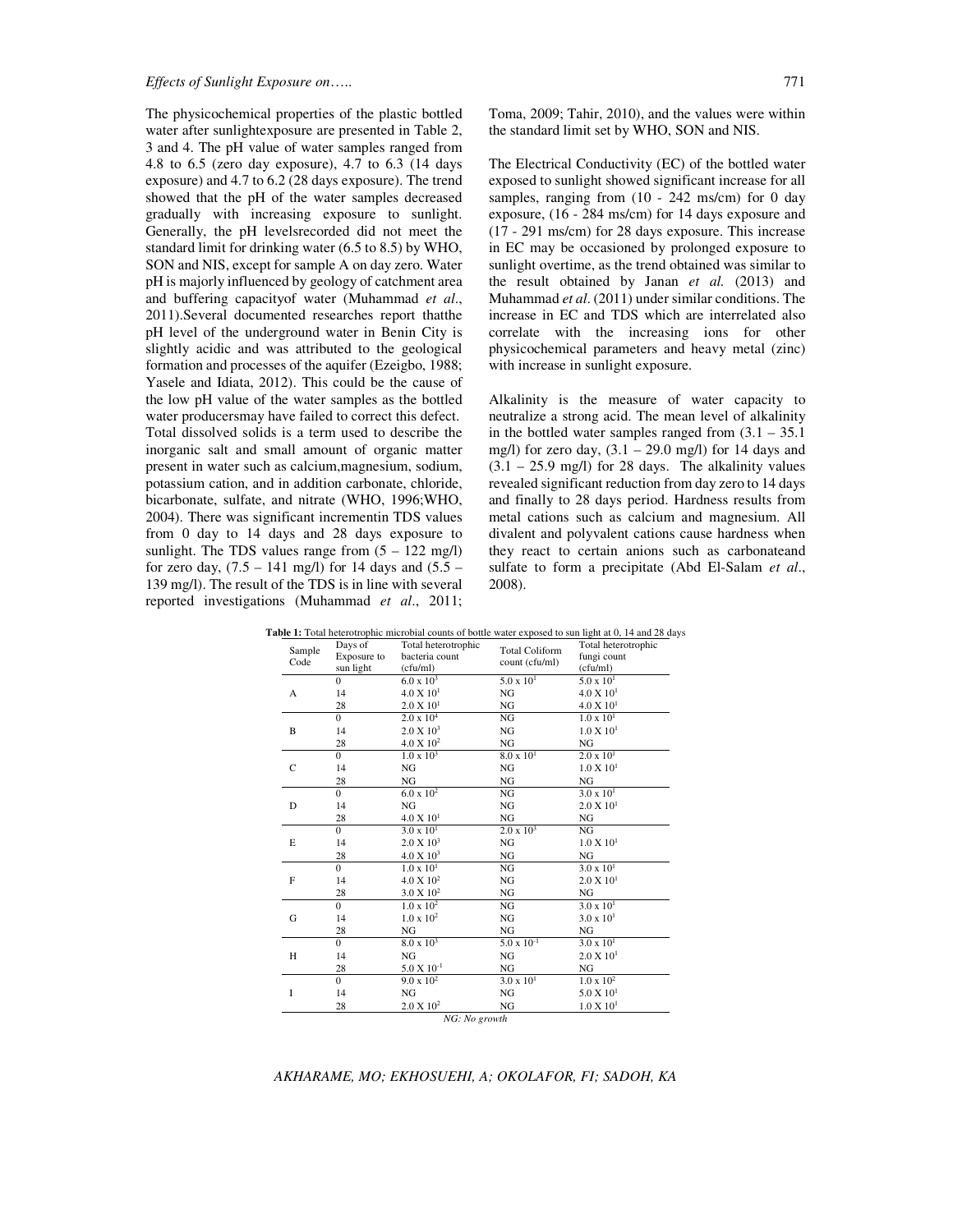**Table 2:** Physiochemical study of water at zero day exposure to sun light

| <b>Parameters</b> | Sample ID       |                 |                 |                 |                 |                  |                 |                 |                 |                | <b>Established standards</b> |                |
|-------------------|-----------------|-----------------|-----------------|-----------------|-----------------|------------------|-----------------|-----------------|-----------------|----------------|------------------------------|----------------|
|                   | A               | B               | ⌒               | D               | E               | F                | G               | н               |                 | WHO            | <b>SON</b>                   | <b>NIS</b>     |
| pH                | $6.5 \pm 0.07$  | $5.9 \pm 0.14$  | $5.3 \pm 0.14$  | $5.1 \pm 0.00$  | $4.8 \pm 0.00$  | $6.0 \pm 0.07$   | $5.8 \pm 0.07$  | $6.1 \pm 0.14$  | $5.7 + 0.14$    | $6.5 -$<br>8.5 | $6.5 -$<br>8.5               | 7.50           |
| EC                | $110+1.41$      | $131 \pm 1.41$  | $23 \pm 0.00$   | $21 + 3.54$     | $242 \pm 0.00$  | $80+0.00$        | $44{\pm}1.41$   | $17 + 1.41$     | $10+0.71$       | 1500           | 1000                         | 1000           |
| <b>TDS</b>        | $56 \pm 1.41$   | $65 \pm 1.41$   | $12\pm0.00$     | $10+1.41$       | $122 \pm 0.00$  | $40\pm0.71$      | $22 + 0.71$     | $9 + 0.00$      | $5 + 0.00$      | $600-$         | 500                          | 500            |
|                   |                 |                 |                 |                 |                 |                  |                 |                 |                 | 1000           |                              |                |
| Alkalinity        | $35.1 \pm 2.16$ | $3.1 \pm 0.00$  | $6.1 \pm 0.00$  | $4.58 \pm 2.16$ | $3.1 \pm 0.00$  | $25.9 \pm 2.16$  | $6.1 \pm 0.00$  | $3.1 \pm 0.00$  | $6.1 \pm 0.00$  | <b>NS</b>      | NS <sub></sub>               | NS <sub></sub> |
| Hardness          | $10.4 \pm 1.12$ | $24.8 \pm 1.13$ | $12.0 + 3.39$   | $15.2 \pm 1.13$ | $37.6 \pm 3.39$ | $4.8 \pm 0.00$   | $2.4 \pm 1.13$  | $5.6 \pm 1.13$  | $3.2 \pm 0.00$  | 100            | 100                          | 100            |
| $Ca^{+2}$         | $2.25 \pm 0.46$ | $3.85+0$        | $3.85 \pm 0.9$  | $3.85 \pm 0.0$  | $9.31 \pm 1.3$  | $1.28 \pm 0.00$  | $0.64 \pm 0.0$  | $1.60 + 0.4$    | $0.64 \pm 0.0$  | 75             | NS <sub></sub>               | 50             |
| $Mg^{2+}$         | $1.17 + 0.00$   | $3.70 \pm 0.28$ | $0.59 + 0.28$   | $1.37 + 0.28$   | $3.50 \pm 1.65$ | $0.39 \pm 0.00$  | $0.20 \pm 0.28$ | $0.39 + 0.00$   | $0.39 + 0.00$   | 30             | 0.2                          | 0.2            |
| Na                | $4.03 \pm 0.06$ | $13.0 + 0.08$   | $1.37 \pm 0.23$ | $0.91 \pm 0.16$ | $24.0 \pm 0.19$ | 1.96±0.06        | $1.29 \pm 0.35$ | $1.08 \pm 0.13$ | $0.62{\pm}0.02$ | 200            | 200                          | 200            |
| $K^+$             | $3.0 + 0.18$    | $10.1 \pm 0.00$ | $0.64 + 0.41$   | $0.45 \pm 0.13$ | $18.7 \pm 0.00$ | $0.13 \pm 0.007$ | $0.13 \pm 0$    | $0.1 \pm 0.00$  | $0.07 + 0.0$    | <b>NS</b>      | <b>NS</b>                    | <b>NS</b>      |
| $Cl+$             | $14.2{\pm}0.0$  | $39.0 \pm 5.0$  | $7.09 \pm 0.0$  | $7.09 \pm 0.0$  | $60.3 + 5.0$    | $7.09 \pm 0.00$  | $17.7 + 5.0$    | $14.2 \pm 0.0$  | $7.09 \pm 0.0$  | 250            | 25.0                         | 100            |

*All values are expressed in m/l, except electrical conductivity (µS/cm) and pH (no unit). Result expressed in Mean ± Standard deviation, NS = Not stated, WHO= World Health Organization, SON= Standard Organization of Nigeria, NIS= Nigerian Industrial Standards* 

|  | Table 3: Physicochemical study of water after 14 days exposure to sunlight: |
|--|-----------------------------------------------------------------------------|
|  |                                                                             |

| Parameter1 | Sample ID    |                |                |                  |                |                |               |                |                | Established standards |           |      |  |
|------------|--------------|----------------|----------------|------------------|----------------|----------------|---------------|----------------|----------------|-----------------------|-----------|------|--|
|            |              | в              |                | D                |                |                | G             | н              |                | WHO                   | SON       | NIS  |  |
| pH         | $6.2 + 0$    | 5.45±0.21      | 5.65±0.07      | 5.35±0.21        | $4.7 + 0.14$   | 5.95±0.07      | 5.7±0.14      | $5.5 \pm 0.14$ | $5.2 \pm 0.14$ | 65-<br>8.5            | 65-<br>85 | 7.50 |  |
| EC         | 116±0        | 151±0          | 54±2.83        | 32#2.83          | 291±0          | $33 + 1.41$    | 44±2.83       | 17.5±0.71      | 17±1.41        | 1500                  | 1000      | 1000 |  |
| TDS        | 58±0         | 75±0           | $27 + 1.41$    | 16±1.41          | 139±0          | 41.5±0.7       | $22 \pm 1.41$ | $3.5 + 0.71$   | 5.5±0.71       | 600-<br>1000          | 500       | 500  |  |
| Alkalinity | 25.9 ± 2.1   | 3.05±0         | $12.2 + 0$     | $7.63 + 2.1$     | 3.05±0         | 22.9 ± 2.1     | $4.58 + 2.1$  | 3.05±0         | $4.53 + 2.1$   | NIL                   | NIL       | NIL  |  |
| Hardness   | $8.01 + 0$   | 17.6±2.2       | 17.6±0         | $18.9 + 1.8$     | $42.4 \pm 1.1$ | $7.21 \pm 1.1$ | 4±1.13        | $3.01 + 0$     | $6.41 \pm 0$   | 100                   | 100       | 100  |  |
| Ca*        | 1.6±0.45     | 3.85±0         | 5.77±0         | 3.53±0.4         | $8.34 \pm 0.9$ | $1.6 + 0.45$   | $0.96 + 0.4$  | $1.92 + 0$     | $1.6 + 0.45$   | 75                    | NIL       | 50   |  |
| Mg"<br>Na  | $0.98 + 0.2$ | 1.95±0.5       | $1.75 \pm 1.3$ | $4.12 \pm 2.4$   | 2.73±2.7       | $0.59 + 0.2$   | $0.59 + 0.2$  | $0.73 + 0$     | $0.59 + 0.2$   | 30                    | 0.2       | 0.2  |  |
|            | 3.19±0.003   | 3.77±0.006     | 3.45±0.003     | $1.15 \pm 0.003$ | 3.77±0.006     | 3.71±0.004     | 3.65±0.002    | $2.89 + 0$     | $1.63 + 0.52$  | 200                   | 200       | 200  |  |
| к          | $0.21 + 0.0$ | $4.43 \pm 0.0$ | $0.76 + 0$     | $0.15 + 0$       | $6.51 \pm 0.0$ | $0.37 + 0$     | $0.26 + 0$    | $0.29 + 0.0$   | $0.34 + 0$     | NIL                   | NIL       | NIL  |  |
| Cŀ         | 10.6±5.0     | $28.4 + 0$     | 10.6±5.0       | 7.09±0           | 53.2±5.0       | 7.0940         | $14.2 \pm 0$  | 7.09±0         | 7.09±0         | 250                   | 250       | 100  |  |

*All values are expressed in m/l, except electrical conductivity (µS/cm) and pH (no unit). Result expressed in Mean ± Standard deviation, NS= Not stated, WHO= World Health Organization, SON= Standard Organization of Nigeria, NIS= Nigerian Industrial Standards*  **Table 4:** Physiochemical study of water after 28 days exposure to sunlight

| Parameters        | Sample ID       |               |                 |                |                 |                 |                |               |                |              | Established standards |      |
|-------------------|-----------------|---------------|-----------------|----------------|-----------------|-----------------|----------------|---------------|----------------|--------------|-----------------------|------|
|                   |                 | в             | c               | D              |                 |                 | G              | н             |                | WHO          | SON                   | NIS  |
| pH                | $6.3 + 0.07$    | $5.8 + 0.21$  | $5.7 + 0.00$    | $5.6 \pm 0.00$ | $4.7 \pm 0.07$  | $6.2 \pm 0.00$  | $5.8 + 0.07$   | 5.9 ± 0.07    | $5.6 \pm 0.21$ | $6.5 - 8.5$  | 6.5-<br>85            | 7.50 |
| EC                | 117±0.71        | 138±0.71      | $41 \pm 14.1$   | $29 + 0.71$    | 284±2.12        | 36±0.71         | 48±4.94        | 19±0.00       | 16±2.12        | 1500         | 1000                  | 1000 |
| TDS               | 57.5±0.71       | 68.5±0.71     | 20±7.07         | 14±0.00        | 141.5±0.71      | 42.5±0.71       | 23.5±2.12      | $9 + 0.00$    | $7.5 + 0.71$   | 600-<br>1000 | 500                   | 500  |
| Alkalinity        | 29.0±2.16       | $4.58 + 2.16$ | 10.7±6.47       | $6.1 \pm 0.00$ | 3.05±0.00       | 22.9±2.16       | 3.05±0.00      | 3.05±0.00     | 4.58±2.16      | NS           | NS                    | NS   |
| Hardness          | $9.61 \pm 2.26$ | 20.0±1.13     | 13.643.39       | 16.3±1.13      | 39.2±1.13       | $4.8 + 0.00$    | $3.2 \pm 0.00$ | 4±1.13        | 4±1.13         | 100          | 100                   | 100  |
| Ca <sup>so+</sup> | $2.25 \pm 0.46$ | 4.17±0.45     | 4.49±0.91       | 2.57±0.00      | $7.7 + 0.00$    | $0.96 + 0.45$   | $0.64 + 0.00$  | $1.28 + 0.00$ | $0.64 + 0$     | 75           | NS                    | 50   |
| Mg*               | 1.26±0.70       | 2.33±0.00     | $0.59 + 0.28$   | 2.53±0.28      | 4.87±0.28       | $0.59 + 0.28$   | $0.39 + 0.00$  | $0.20 + 0.28$ | $0.59 + 0.28$  | 30           | 0.2                   | 0.2  |
| Na                | 7.93±0.04       | 7.88±0.05     | $4.51 \pm 1.97$ | $0.93 + 0.19$  | 7.91±0.02       | 7.06±0.09       | 7.92±0.005     | 3.73±0.75     | 1.94±0.09      | 200          | 200                   | 200  |
| к٠                | 1.57±0.03       | 4.73±0.09     | $0.21 \pm 0.04$ | $0.03 + 0.04$  | $9.82 \pm 0.13$ | $0.11 \pm 0.04$ | $0.16 + 0.04$  | $0.26 + 0.04$ | $0.21 + 0.04$  | NS           | NS                    | NS   |
| Cŀ                | 10.6±5.01       | 31.9±5.01     | 7.09±0.00       | 7.09±0.00      | 53.2±5.01       | 7.09±0.00       | 14.2±0.00      | 10.6±5.01     | $7.09 + 0$     | 250          | 25.0                  | 100  |

*All values are expressed in m/l, except electrical conductivity (µS/cm) and pH (no unit). Result expressed in Mean ± Standard deviation, NM = Not mentioned, WHO= World Health Organization, SON= Standard Organization of Nigeria, NIS= Nigerian Industrial Standards* 

| Dav zero     |                                    |                                                                                                                                                                                                                                                                                                                |                |                | 14 days sunlight exposure          |                |                |                                                                                                                          | 28 days sunlight exposure           |                                                                                                                    |                                             |                                  |
|--------------|------------------------------------|----------------------------------------------------------------------------------------------------------------------------------------------------------------------------------------------------------------------------------------------------------------------------------------------------------------|----------------|----------------|------------------------------------|----------------|----------------|--------------------------------------------------------------------------------------------------------------------------|-------------------------------------|--------------------------------------------------------------------------------------------------------------------|---------------------------------------------|----------------------------------|
| Sample<br>ID | Zn                                 | 敃                                                                                                                                                                                                                                                                                                              | Cd             | As             | Zn                                 | Рb             | Cd             | As                                                                                                                       | Zn                                  | Рb                                                                                                                 | Cd                                          | As                               |
| А<br>в       | $0.025 + 0.007$<br>$0.015 + 0.007$ | $<$ DL<br>< DL                                                                                                                                                                                                                                                                                                 | $<$ DL<br>< DL | $<$ DL<br>< DL | $0.03 + 0.00$<br>$0.015 + 0.007$   | $<$ DL<br>< DL | $<$ DL<br>< DL | $<$ DL<br>< DL                                                                                                           | $0.03 + 0.00$<br>$0.025 + 0.007$    | $<$ DL<br>≺ DL                                                                                                     | $<$ DL<br>< DL                              | CDL<br>< DL                      |
| С            | $0.03 + 0.00$                      | < DL                                                                                                                                                                                                                                                                                                           | < DL           | < DL           | $0.025 + 0.007$                    | < DL           | < DL           | < DL                                                                                                                     | $0.03 + 0.00$                       | <dl< td=""><td>&lt; DL</td><td><math>&lt;</math> DL</td></dl<>                                                     | < DL                                        | $<$ DL                           |
| D            | $0.015 + 0.007$<br>$0.015 + 0.007$ | $<$ DL<br>$<$ DL                                                                                                                                                                                                                                                                                               | < DL<br>< DL   | < DL<br>< DL   | $0.02 + 0.00$<br>$0.025 + 0.007$   | < DL<br>< DL   | < DL<br>< DL   | < DL<br>< DL                                                                                                             | $0.025 + 0.007$<br>$0.03 \pm 0.014$ | <dl<br><dl< td=""><td>&lt; DL<br/><math>&lt;</math> DL</td><td><dl<br><dl< td=""></dl<></dl<br></td></dl<></dl<br> | < DL<br>$<$ DL                              | <dl<br><dl< td=""></dl<></dl<br> |
|              | $0.02 + 0.14$                      | <dl< td=""><td>&lt; DL</td><td>&lt; DL</td><td><math>0.02 + 0.00</math></td><td>&lt; DL</td><td>&lt; DL</td><td><dl< td=""><td><math>0.025 + 0.007</math></td><td>&lt; DL</td><td><dl< td=""><td><dl< td=""></dl<></td></dl<></td></dl<></td></dl<>                                                            | < DL           | < DL           | $0.02 + 0.00$                      | < DL           | < DL           | <dl< td=""><td><math>0.025 + 0.007</math></td><td>&lt; DL</td><td><dl< td=""><td><dl< td=""></dl<></td></dl<></td></dl<> | $0.025 + 0.007$                     | < DL                                                                                                               | <dl< td=""><td><dl< td=""></dl<></td></dl<> | <dl< td=""></dl<>                |
| G<br>Н       | < DL<br>$0.02 \pm 0.014$           | < DL<br>$<$ DL                                                                                                                                                                                                                                                                                                 | < DL<br>$<$ DL | < DL<br>< DL   | $0.015 + 0.007$<br>$0.015 + 0.007$ | < DL<br>< DL   | < DL<br>$<$ DL | <dl<br><math>&lt;</math> DL</dl<br>                                                                                      | $0.015 + 0.007$<br>$0.025 + 0.007$  | <dl<br>&lt; DL</dl<br>                                                                                             | $<$ DL<br>$<$ DL                            | <dl<br><dl< td=""></dl<></dl<br> |
| Average      | $0.02 + 0.00$<br>0.016             | <dl< td=""><td>&lt; DL</td><td>&lt; DL<br/>۰</td><td><math>0.02 + 0.00</math><br/>0.021</td><td>&lt; DL</td><td><math>&lt;</math> DL</td><td>&lt; DL</td><td><math>0.025 + 0.007</math><br/>0.026</td><td><dl< td=""><td>&lt; DL<br/><math>\overline{\phantom{0}}</math></td><td>&lt; DL</td></dl<></td></dl<> | < DL           | < DL<br>۰      | $0.02 + 0.00$<br>0.021             | < DL           | $<$ DL         | < DL                                                                                                                     | $0.025 + 0.007$<br>0.026            | <dl< td=""><td>&lt; DL<br/><math>\overline{\phantom{0}}</math></td><td>&lt; DL</td></dl<>                          | < DL<br>$\overline{\phantom{0}}$            | < DL                             |

| Table 5: Heavy metals assessment of water samples after zero, 14 and 28 days exposure to sunlight |  |  |  |
|---------------------------------------------------------------------------------------------------|--|--|--|
|---------------------------------------------------------------------------------------------------|--|--|--|

*Heavy metal levels are expressed in mg/l. <DL = below detection limit; detection limit for Zn=0.01, Pb=0.05, Cd=0.005and As = 0.01mg/l* 

The mean hardness values for day 0, 14 and 28 ranged from  $(3.2 - 42.4 \text{ mg/l})$ , significant increase in hardness was recorded but the values were within the standard limits. Calcium and magnesium are two of many inorganic substances responsible for creating hardness in water (Kenneth *et al*., 2003). They are regarded as important major cations in water. Calcium and magnesium concentration in the sampled bottled water varied from (Ca: 0.6 -2.85 mg/l; Mg<sup>2+</sup>: 0.20 -3.70 mg/l); (Ca:  $0.64 - 4.49$  mg/l; Mg<sup>2+</sup>:  $0.20 - 4.87$  mg/l),

(Ca: 0.96 -8.34; Mg<sup>2+</sup>: 0.59 -4.12 mg/l) for 0 day, 14 days and 28 days exposure to sunlight, respectively. The values were within the WHO standard. The observed fluctuating physicochemical parameters of bottled water under sunlight can possibly be attributed to degradation of plastic bottle due to different temperature, resistance and sensitivity (Muhammad *et al.,* 2011).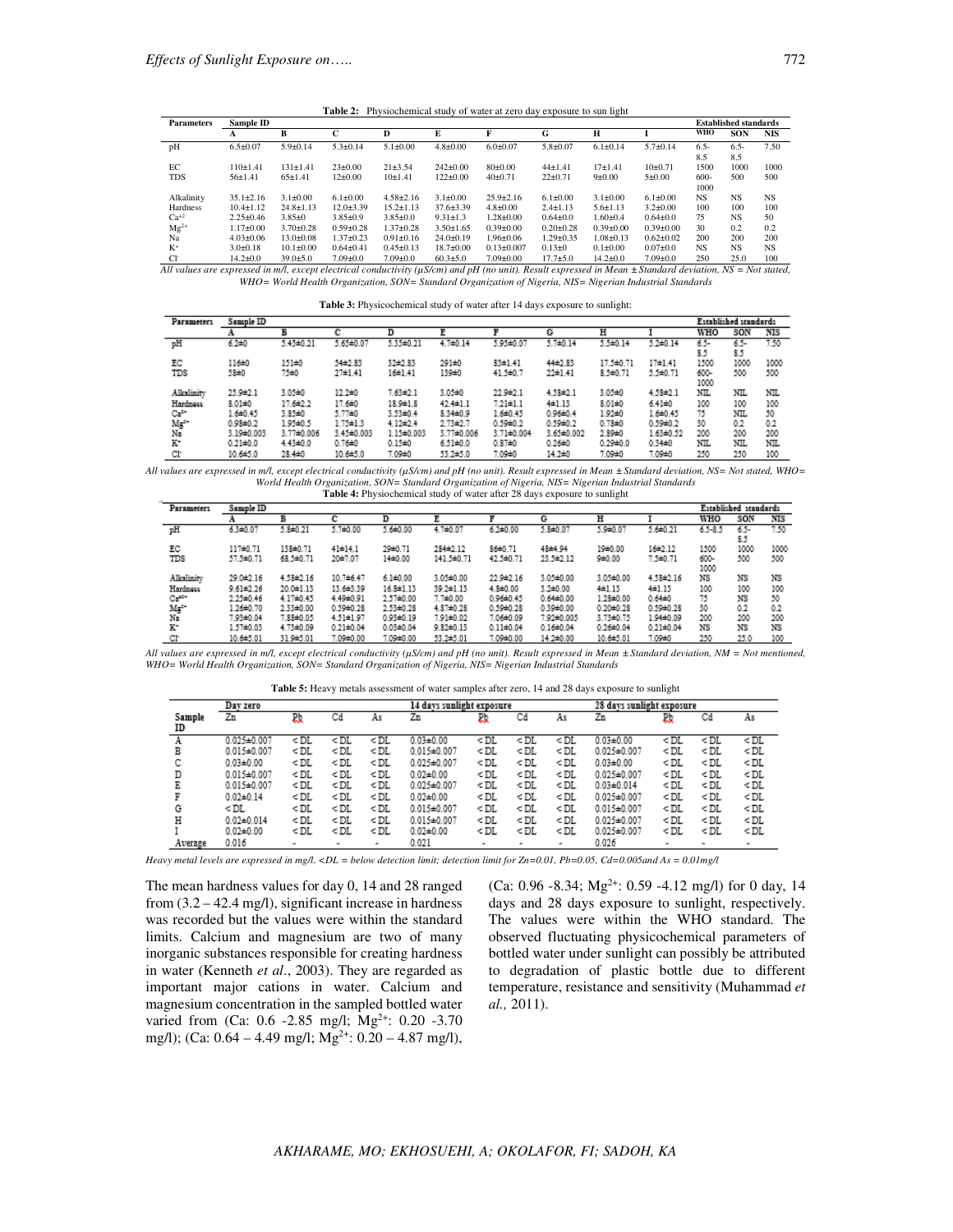For the heavy metals assessment, the levels of Pb, Cd and As were found to be below the detection limit of 0.05, 0.005 and 0.1 mg/l, respectively of the equipment used for the analysis. The Zn levels in all the bottled water samples were within stipulated limits set by WHO and NIS, and the exposure to sunlight did not yield significant increase in the concentrations. Only slight increase in the weighted averages for the various exposures showed marginal increment from 0.016 to 0.021 and 0.026 mg/l for zero, 14 and 28 day exposure to sunlight, respectively.

*Conclusions*: From the forgoing, it was observed that the pH of all the bottled water analyzed except for brand A at zero day, were below recommended standards by WHO, SON and NIS. All other physiochemical variables analyzed were well within the established standards. However, increment in levels were observed in all the physicochemical parameters analyzed in each brand after varying sunlight exposure, except for alkalinity that decreased with increasing acidity of the water samples. Also, a gradual decrease of the microbial population in the water samples with increasing exposure to sunlight was observed, which denotes the effect of solar disinfection. In all, the changes observed after varying exposure to sunlight was not significant  $(P \le 0.05)$ . However, it is advisable to store bottled water properly prior to being sold to consumers.

### **REFERENCES**

- Abd El-Salam, MAA; El-Ghitany, EMA; Kassem, MMM (2008). Quality of bottled water brands in Egypt. *J. Egypt Public Health Assoc. 83*(5 & 6): 370-39
- American Public Health Association (1998).Standard Methods for the Examination of Water and Waste Water.20<sup>th</sup> ed. Washington, DC, USA.p.1220.
- Annang, A (2011). Nigeria census in the midst of politics and ethnicity: Where do we go from here?. *Afr.. J. Cultr. Philo. Soc.* 1(1): 12-19.
- Bach, C; Dauchy, X; Etienne, S (2009). Characterization of poly (ethylene terephthalate) used in commercial bottled water. *Mater. Sci. Eng.* 5(1): 5-10.
- Barnett, HL; Hunter, BB (1998).Illustrated Genera of Imperfect Fungi. 4th Edition, APS Press, St. Paul, p.218
- Breed, SR; Murray, EGD; Smith, RN (1962). Bergey's Manual of Determinative Bacteriology. Baltimore, Md: Williams and Wilkins, p.1094
- Eseigbe, JO; Magnus, OO (2012).Aspect of gully erosion in Benin City, Edo State, Nigeria. *Res. Humanities Soc. Sci.* 2 (7): 21-26.
- Eseigbe, JO; Omonfonmwan, SI; Kadiri, MA (2007).Solid waste generation and management in Benin Metropolis. *Confluence J. Environ. Stud.* 2 (2): 34–44.
- Ezeigbo, HI (1988). Geological and hydrological influence on the Nigerian environment. *J. Water Resour.* 2: 36-44
- Georgieva, V; Dimitrova, Y (2016).Study of the microbiological quality of Bulgarian bottled water in terms of its contamination with *Pseudomonas aeruginosa*. *Cent. Eur. J. Public Health* 24: 326- 330
- Isikwuel, MO; Chikezie, A (2014). Quality assessment of various sachet water brands marketed in Bauchi Metropolis of Nigeria. *Inter. J. Advanc. Eng. Technol.* 6: 2489-2495.
- Janan, JT; Nihal, SH; Bakhtiar, AM (2012). Effect of storage condition on some bottled water quality in Erbil City, Kurdistan Region-Iraq. *Inter. J. Software Web Sci.* 3 (1): 33-43
- Kenneth, MV (2003). Clean water*: An Introduction to Water Quality and Water Pollution Control.2nd Edition*. First OSU Press. USA.
- Kleiner, SM (1999). Water: An essential but overlooked nutrient. *J. Am Diet Assoc.*, 99(2): 200-206
- Leclerc, H; Moreau, A (2002). Microbiological safety of natural mineral water. *FEMS Microbiol. Rev*.26: 207-222
- Lonnen, J; Kilvington, S; Kehoe, S; Al-Touati, F; McGuigan, K (2005). Solar and photocatalytic disinfection of protozoan, fungal and bacterial microbes in drinking water. *Wat. Res.* 39:877-883
- Meguigan, KG; Joyce, TM; Elmoore, MM; Conroy, RM (1996).Inactivating of faecal bacteria in drinking water by solar heating. *Appl. Environ. Microbiol.* 62 (2): 399 – 402.